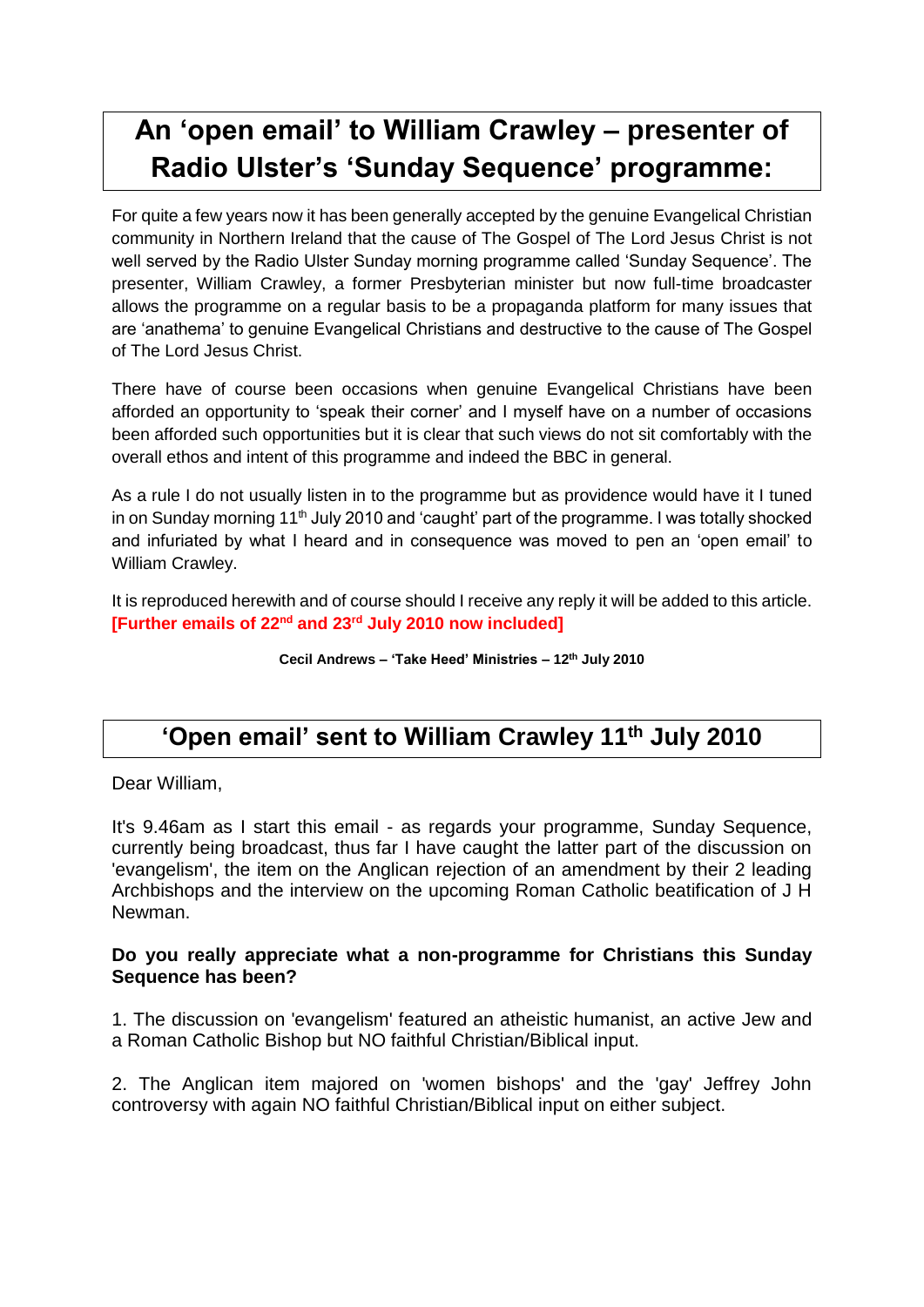3. The Newman beatification item again had NO faithful Christian/Biblical perspective but focused rather on the whole ridiculous, unscriptural notion that an earthly, non-Christian organisation [The Vatican] can 'create' saints.

#### **Having returned to listen to the programme what do I hear?**

1. A discussion on the possible banning of the Burkha in France - sensible enough but again NO Christian input on the wider and underlying issue of the attempt to Islamise Europe.

2. More discussion on perverted, abusive priests with a Roman Catholic contributor but again NO Christian input.

3. Finally the start of the review of papers with I suspect as usual NO Christian voice being included in this section.

**This programme and many of its predecessors speak volumes about the spiritual standing of all involved regularly in its presentation and demonstrate the blatant BBC antipathy towards faithful Biblical Christianity.**

It's now 10.06am - time to prepare to meet with fellow Christians for true worship of the true God - what a blessed prospect.

Yours, so glad to be securely in Christ,

Cecil Andrews 'Take Heed' Ministries **Ballynahinch** 

PS This email is being sent to you as an 'open email' as it will be posted to our ministry web site. If you choose to offer anything by way of response it will of course be added to the web site article.

> **Email reply from (Rev) Bert Tosh, producer of, Sunday Sequence, received 22nd July 2010**

Dear Mr Andrews,

I am writing in response to your e-mail to William Crawley concerning the edition of Sunday Sequence broadcast on 11 July 2010.

Sunday Sequence is a programme which deals with a wide range of religious and ethical issues - about which there can often be a considerable variety of opinion. It is broadcast to a general audience which includes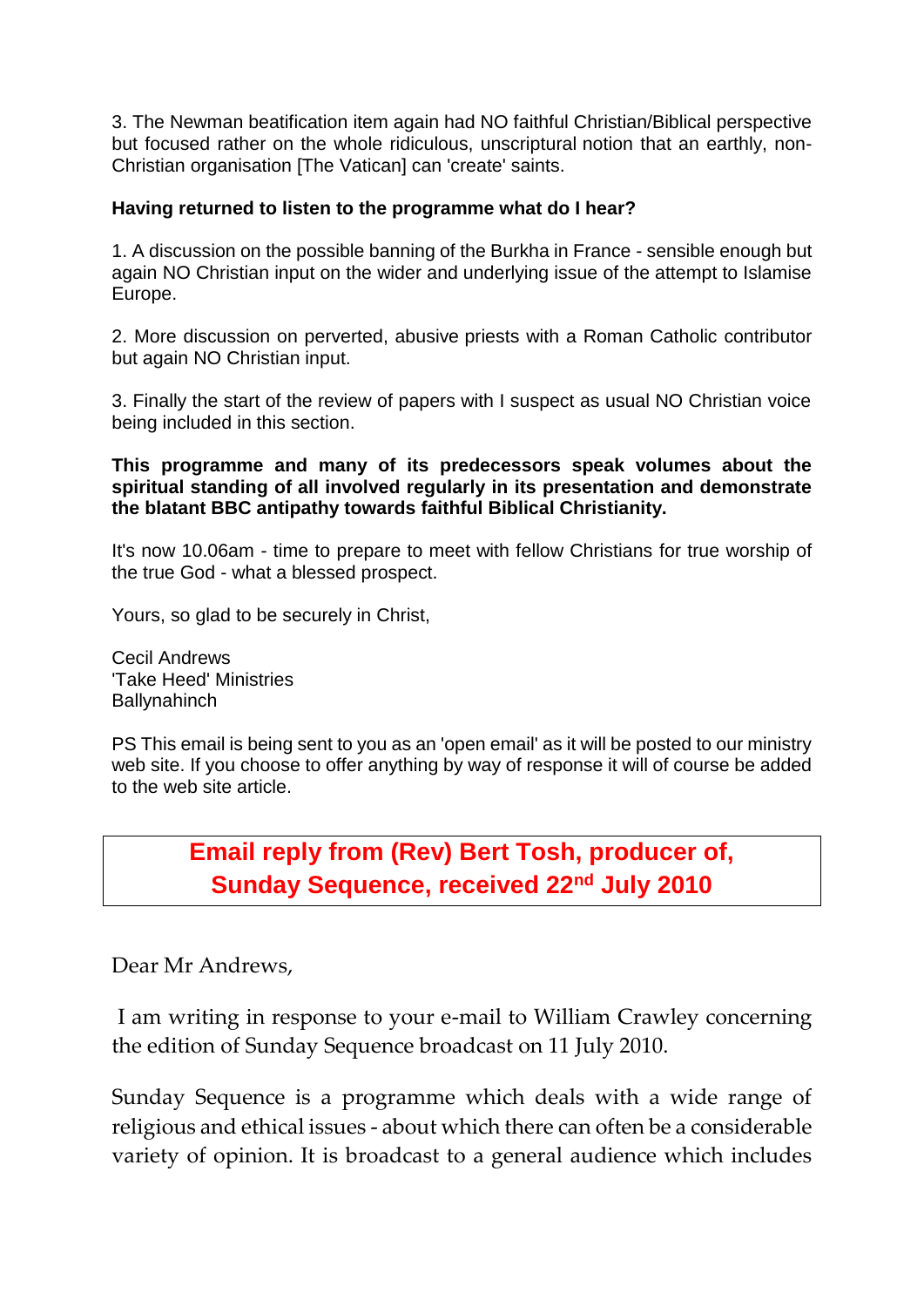people of many religious faiths and those of no faith. It has never been and, for practical reasons, could not be the policy of the programme to attempt to include every theological opinion on all of the subjects under discussion.

It may be worth noting that the 11 July programme included an interview with Professor David Wenham, a distinguished New Testament scholar, and an evangelical Christian, who defended the integrity of the Pauline letters against claims that Paul invented Christianity. The report on Protestant identity also included evangelical Christians, such as Jeffrey Donaldson MP, speaking about the importance of connecting with New Testament themes and the authentic message of Christ. The item on marriage, relating to new Institute for Fiscal Studies research, was an interview with an advocate of traditional Christian marriage who argued against any perceived attempt to downplay the importance of the institution of marriage itself.

Thank you for writing with your feedback on this edition of Sunday Sequence. Comments, including those which are critical, are always welcome.

With every good wish. (Rev Dr) Bert Tosh, Senior Producer, Religious Programmes, BBC NI

## **Email reply sent to (Rev) Bert Tosh, 23 rd July 2010**

Dear Bert,

Thank you for affording me the courtesy of a reply to my email of 11<sup>th</sup> July.

My problem was not that there were no items with input from a faithful Christian/Biblical perspective such as those you detailed in your response but rather that in the items I mentioned in my email the faithful Christian/Biblical perspective was either totally ignored or, particularly in the 'evangelism' panel discussion, it was identified and dismissed out of hand. **'The broad road'** was trumpeted triumphantly by all 3 contributors and **'the narrow road'**, taught clearly by the Lord Himself, was ridiculed and rejected out of hand by all 3 contributors.

This unbalanced bias against the faithful Christian/Biblical perspective is a regular feature of many items included in Sunday Sequence and hence my assertion about what a non-programme for Christians it has become. Overall Sunday Sequence